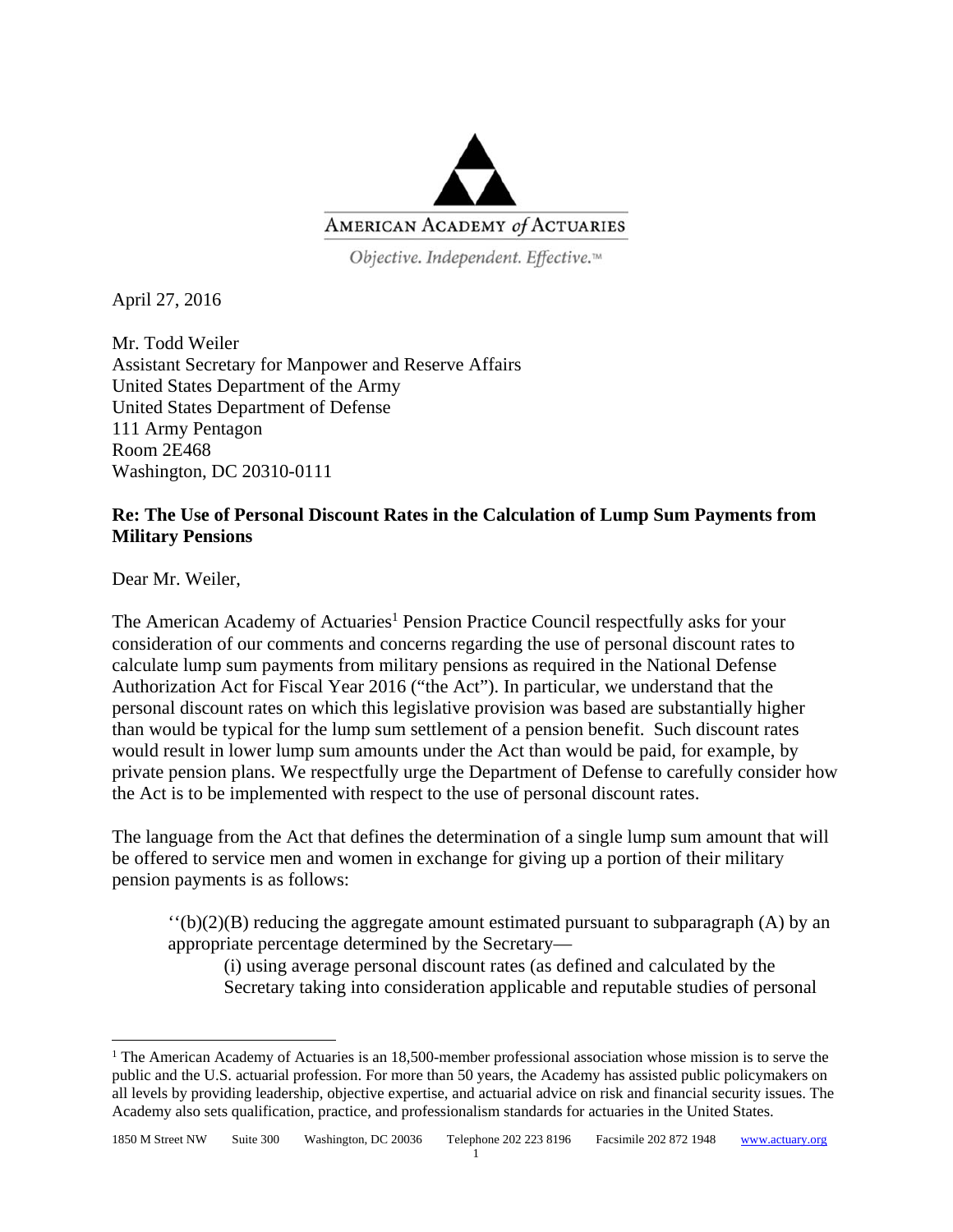discount rates for military personnel and past actuarial experience in the calculation of personal discount rates under this paragraph); and (ii) in accordance with generally accepted actuarial principles and practices.

Generally accepted actuarial principles and practices, including Actuarial Standards of Practice, refer to only financial inputs when selecting a discount rate. "Personal discount rates," as we understand the term, also include a non-actuarial element of individual preference or utility. Consequently, personal discount rates are not explicitly condoned by Actuarial Standards of Practice; and there are no generally accepted actuarial principles or practices for selecting or utilizing personal discount rates.

Under Actuarial Standards of Practice, when an actuary selects a discount rate, the purpose of the measurement must be considered as a primary factor. For the purpose of a settlement, which would include offering a lump sum in exchange for a pension benefit, the Standards suggest that the actuary may use a discount rate implicit in annuity prices or other defeasance or settlement options. (ASOP #27, paragraph 3.9.b) For the purpose of valuing a retirement benefit in a domestic relations action, unless another assumption is clearly warranted by the facts and circumstances, the standards require the use of "a low-risk rate of investment return, determined as of the measurement date and based on the cash-flow pattern of benefits being valued (for example, the current or a recent average yield to maturity on US Treasury bonds of comparable duration, or a published index reflecting yield rates for high-quality corporate bonds)." (ASOP #34, paragraph 3.3.4.a)

When lump sum payments are offered in exchange for a promised pension benefit, the Internal Revenue Code requires private pension plans to use discount rates specified through regulation that are based on high-quality corporate bond yields. In financial markets, pension benefit promises and other obligations to make regular future payments to other parties (e.g., bonds and loans) are priced using discount rates based on "risk-free" yields on Treasury securities plus an upward adjustment for any risk that the future payment promise might not be fulfilled (credit risk). The use of a higher personal discount rate produces a smaller lump sum and results in a lump sum amount that is not consistent with the value placed on the original annuity promise by financial markets.

Discount rates typically used for these kinds of settlements (including lump sums from corporate pension plans) might range from 2% to 4% over the period 2010 – 2015. Based on the studies referenced in the Final Report of the Military Compensation and Retirement Modernization Commission, it is our understanding that "personal discount rates" may be 8% or higher for officers and 12% or higher for enlisted personnel. This higher rate would result in settlement amounts under the Act that are, in some cases less than half the amount<sup>2</sup> that the same benefit would be settled for in a corporate pension plan, as part of a domestic relations action, or in the broader financial markets.

Those who accept lump sum amounts determined at higher personal discount rates are likely to either not understand the financial value of their annuity benefits, or have an immediate financial

<sup>&</sup>lt;sup>2</sup> Assuming 2 percent annual cost-of-living adjustments, the present value of a benefit paid over 20 years discounted at 11.5 percent is about half of the present value of the same benefit discounted at 3.0 percent.